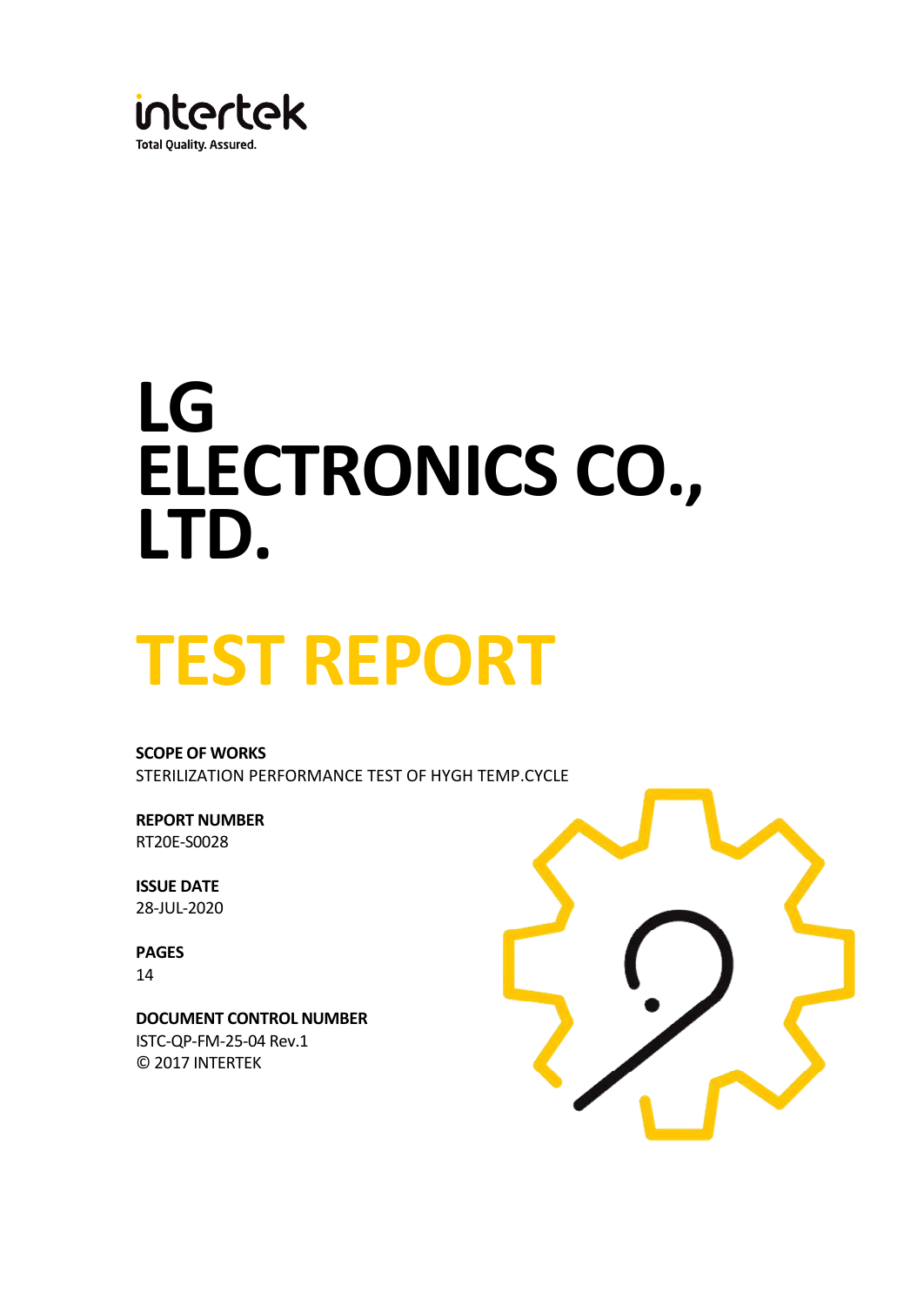

**TEST REPORT FOR LG ELECTRONICS CO., LTD.**

Report No.: RT20E-S0028 Date: JUL. 28, 2020

#### **OBJECTIVE**

The purpose of the testing is:

Dryer High Temp. Evaluation of sterilization rate of cycle (40 minutes, 100 minutes)

#### **HYPOTHESIS**

Dryer High Temp. Cycle (40 minutes, 100 minutes) can remove more than 99.9% of bacteria from laundry.

#### **CONCLUSION**

Based on the data collected, the Hypothesis is accepted:

Dryer High Temp. Cycle (40 minutes, 100 minutes) can remove more than 99.9% of *Pseudomonas aeruginosa, Escherichia coli, Klebsiella pneumoniae, Staphylococcus aureus* and *Salmonella enteritidis* from laundry.

Rody Ju Bo Park<br>ENGINEER  $\frac{p}{\sqrt{p}}$ 

**ENGINEER Laboratory Director**

mise

*Except where explicitly agreed in writing, all work and services performed by Intertek is subject to our standard Terms and Conditions which can be obtained at our website:* http://www.intertek.com/terms/*. Intertek's responsibility and liability are limited to the terms and conditions of the agreement. This report is made solely on the basis of your instructions and / or information and materials supplied by you and provide no warranty on the tested sample(s) be truly representative of the sample source. The report is not*  intended to be a recommendation for any particular course of action, you are responsible for acting as you see fit on the basis of the report results. Intertek is under no<br>obligation to refer to or report upon any facts or duties to any other person. You are the only one authorized to permit copying or distribution of this report (and then only in its entirety). Any such third parties to whom this report solely at their own risk. This report

ISTC-QP-FM-25-04 Rev.1 Page 2 of 14

Intertek Testing Services Korea Ltd. 1/F, A-JU Digital Tower, 7, Achasan-ro 5 –gil, Seongdong-gu, Seoul, Korea

Telephone: 82-6-090-9615 Facsimile: 82-3-409-0505 www.intertek.com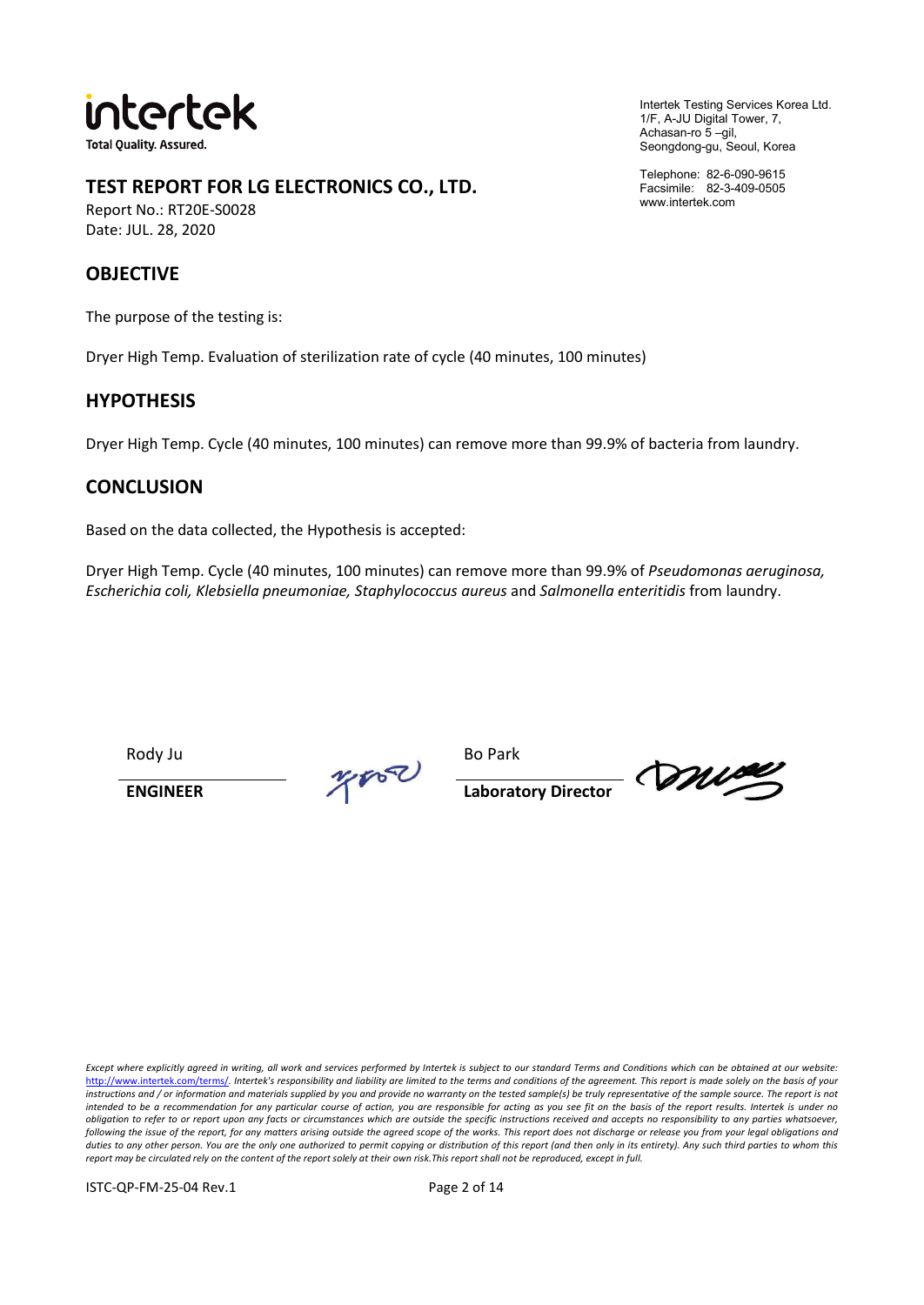**TEST REPORT FOR LG ELECTRONICS CO., LTD.** Report No.: RT20E-S0028 Date: JUL. 28, 2020

#### **SECTION 1**

#### **INDEX**

| Objective<br>4<br>Parameters<br>4<br>Product/Model Description<br>5<br>Sample acquisition<br>5<br>Hypothesis<br>6<br>Equipment<br>6<br><b>Technical staff</b><br>6<br>Test procedure<br>$7-8$<br>Test result<br>$9 - 12$<br>Conclusion<br>12<br>Appendix I. Photo of model<br>13 | <b>SECTION NAMES</b> | <b>PAGE</b> |
|----------------------------------------------------------------------------------------------------------------------------------------------------------------------------------------------------------------------------------------------------------------------------------|----------------------|-------------|
|                                                                                                                                                                                                                                                                                  |                      |             |
|                                                                                                                                                                                                                                                                                  |                      |             |
|                                                                                                                                                                                                                                                                                  |                      |             |
|                                                                                                                                                                                                                                                                                  |                      |             |
|                                                                                                                                                                                                                                                                                  |                      |             |
|                                                                                                                                                                                                                                                                                  |                      |             |
|                                                                                                                                                                                                                                                                                  |                      |             |
|                                                                                                                                                                                                                                                                                  |                      |             |
|                                                                                                                                                                                                                                                                                  |                      |             |
|                                                                                                                                                                                                                                                                                  |                      |             |
|                                                                                                                                                                                                                                                                                  |                      |             |
|                                                                                                                                                                                                                                                                                  | Appendix II. Label   | 14          |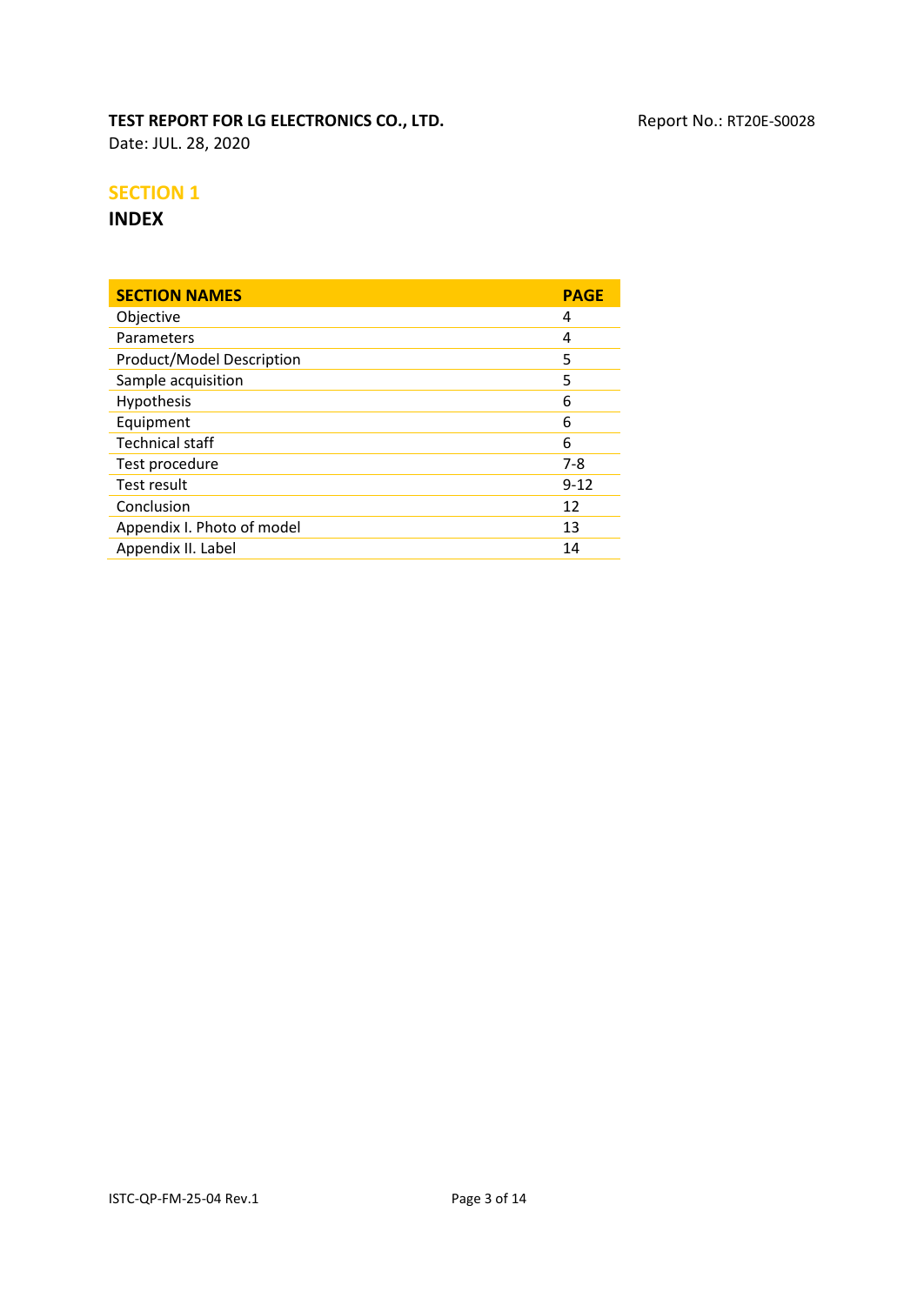#### **TEST REPORT FOR LG ELECTRONICS CO., LTD.** Report No.: RT20E-S0028 Date: JUL. 28, 2020

# **SECTION 2**

## **OBJECTIVE**

The purpose of the testing is:

Dryer High Temp. Evaluation of sterilization rate of cycle (40 minutes, 100 minutes)

#### **SECTION 3**

#### **PARAMETERS**

#### The following parameters are controlled

| <b>VALUE</b> | <b>DESCRIPTION</b>    | <b>UNITS</b> | <b>METHOD</b> |
|--------------|-----------------------|--------------|---------------|
| $23 \pm 5$   | Test room temperature | °C           | Data logger   |
| $50 \pm 5$   | Test room humidity    | % R.H.       | Data logger   |
| 35-37        | Incubated Temperature | °C           | Data logger   |

#### The following parameters are monitored

| <b>VALUE</b> | <b>DESCRIPTION</b>    | <b>UNITS</b> | <b>METHOD</b> |
|--------------|-----------------------|--------------|---------------|
| $23 \pm 5$   | Test room temperature | °C           | Data logger   |
| $50 \pm 5$   | Test room humidity    | % R.H.       | Data logger   |
| $35 - 37$    | Incubated Temperature | °C           | Data logger   |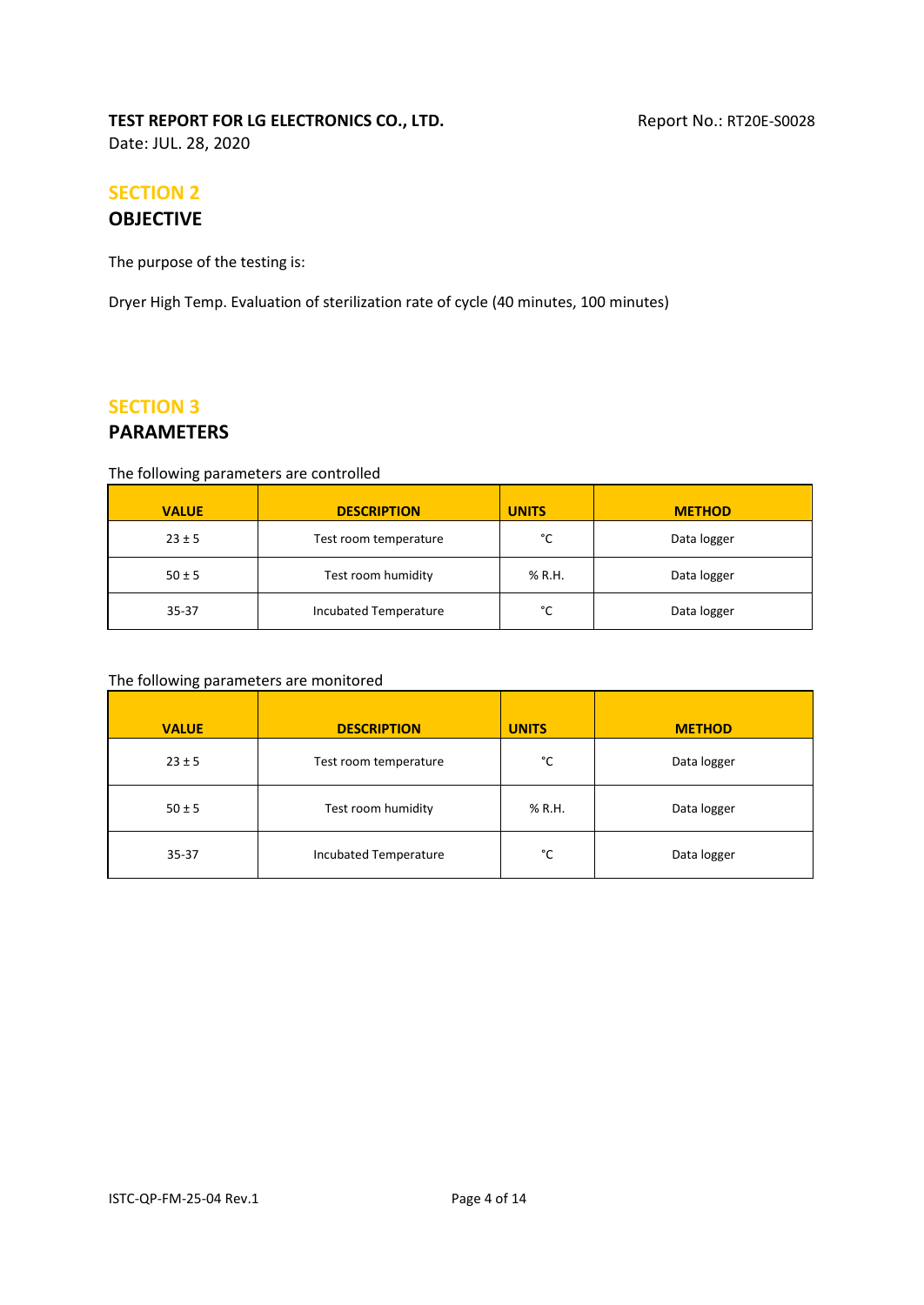Date: JUL. 28, 2020

### **SECTION 4 PRODUCT/MODEL DESCRIPTION**

PRODUCT INFORMATION : Giant-C Gas Dryer

MODEL : RP1329AN4S

Note :

1. The model RP1329AN4S was selected as a representative tested model. Refer to the model similarity below.

2. In the model name RP1\*29\*\*\*\*, RN1\*29\*\*\*\*, the suffix (\*) is variable as below.

- The 1<sup>st</sup> suffix "\*" : Country (0-Korea, 3-Global)
- The  $2^{nd}$  suffix "\*" : Body Color (A to Z)
- The  $3^{rd}$  suffix "\*" : Vend Type (blank or A to Z)
- The  $4^{th}$  suffix "\*" : Layout (1 to 9)
- The 5<sup>th</sup> suffix "\*" : Product Type (blank or A to Z)

3. In the model name GDP1329\*G\*\*, GDL1329\*G\*\*, the suffix (\*) is variable as below.

- The  $1^{st}$  suffix "\*" : Vend Type (A to Z)
- The  $2^{nd}$  suffix "\*" : Layout (A to Z)
- The 3<sup>rd</sup> suffix "\*" : Product Type (A to Z)

4. In the model name CDG27\*\*\*P\*, CDG27\*\*\*N\*, the suffix (\*) is variable as below.

- The 1<sup>st</sup> suffix "\*" : Product Type (A to Z)
- The  $2^{nd}$  suffix "\*" : Layout (A to Z)
- The  $3^{rd}$  suffix "\*" : Vend Type (A to Z)
- The  $4^{th}$  suffix "\*" : Body Color (A to Z)

The only technical difference between LPG and LNG gas dryers is : the replacement of the orifice and adjustment of *the regulator adjustment screw (8mbar for Natural Gas to 13mbar for Propane). Further the appliance models stay technically unchanged. Therefore only LPG gas dryer was tested as representative model.*

## **SECTION 5**

#### **SAMPLE ACQUISITION**

Sample(s) was supplied by the applicant:

| <b>SAMPLE #</b> | <b>DESCRIPTION</b> | <b>MODEL</b> | <b>PURCHASE</b><br><b>LOCATION</b> | <b>DATE</b> | <b>CONDITION</b>          |
|-----------------|--------------------|--------------|------------------------------------|-------------|---------------------------|
|                 | Giant-C Gas Dryer  | RP1329AN4S   | Prepared by LG                     |             | Packaged and<br>undamaged |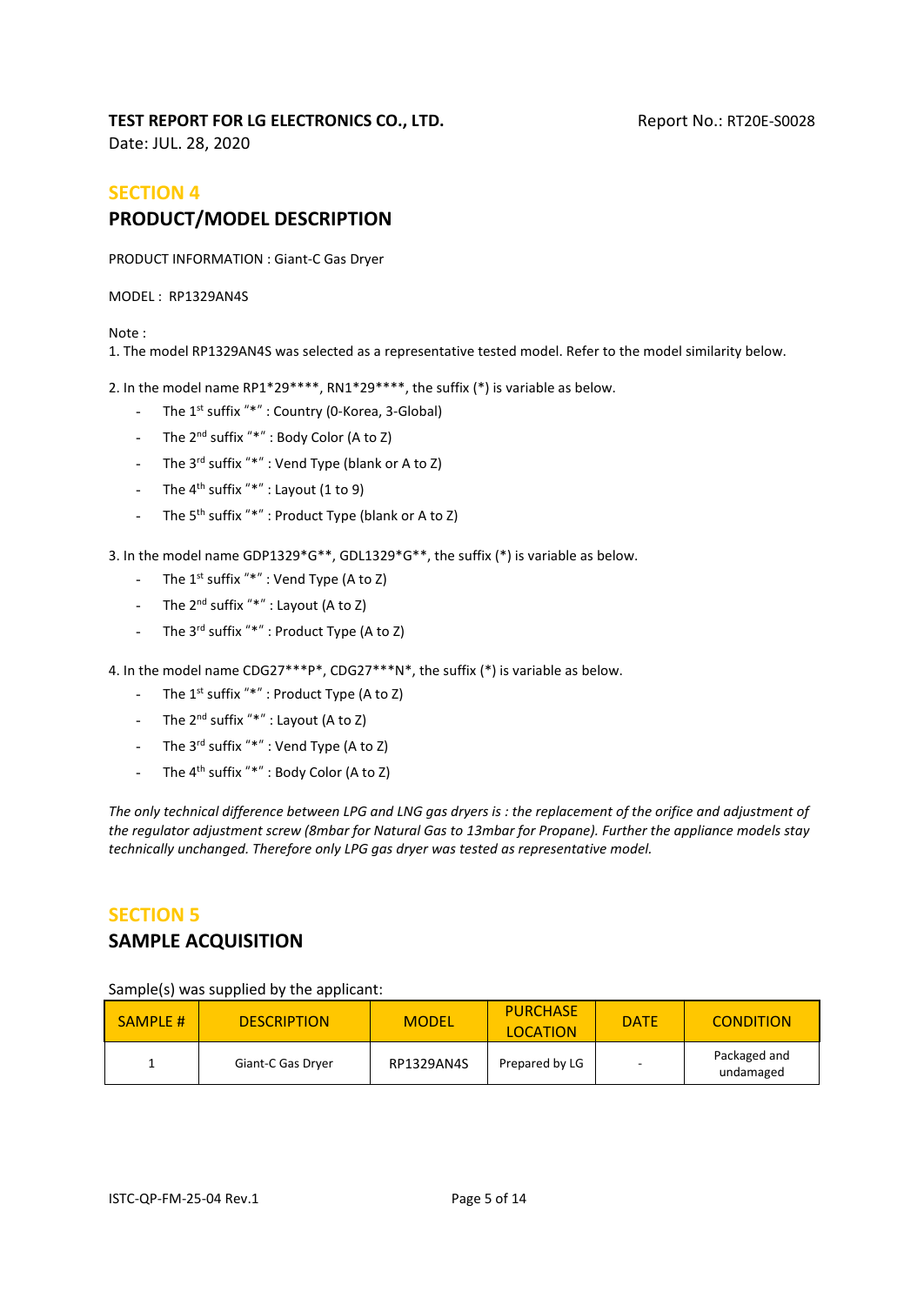Date: JUL. 28, 2020

#### **SECTION 6**

#### **HYPOTHESIS**

Dryer High Temp. Cycle (40 minutes, 100 minutes) can remove more than 99.9% of bacteria from laundry.

#### **SECTION 7**

#### **EQUIPMENT LIST**

| #                                                                            | <b>EQUIPMENT</b><br><b>DESCRIPTION</b> | <b>MANUFACTURER'S</b><br>NAME / MODEL # /<br><b>SERIAL#</b> | <b>INTERTEK</b><br><b>ASSET#</b> | <b>CALIBRATION</b><br><b>DATE</b> | <b>CALIBRATIO</b><br><b>N DUE</b> | <b>RANGE USED</b> |
|------------------------------------------------------------------------------|----------------------------------------|-------------------------------------------------------------|----------------------------------|-----------------------------------|-----------------------------------|-------------------|
|                                                                              | <b>Biological Safety</b><br>Cabinet    | CHC LAB / CHC-888B2-04<br>777A2-04-EK16-093/                |                                  |                                   |                                   |                   |
|                                                                              | Stomacher                              | Interscience / Bag Mixer<br>400W / 022230S11423             |                                  |                                   |                                   | 50-400mL          |
|                                                                              | Vortexing                              | Scientific Industries, Inc. /<br>Vortex-Genie2/2-141753     |                                  |                                   |                                   |                   |
| 4                                                                            | Electronic Balance                     | Ohaus/ PAG-4102/<br>B519923339                              |                                  | 2020.03.12                        | 2021.03.12                        | $0.01 - 4.100g$   |
| Note: The equipment measurement uncertainty is stated in the Test Procedure. |                                        |                                                             |                                  |                                   |                                   |                   |

#### **SECTION 8**

#### **TECHNICAL STAFF**

| # | <b>Staff Name</b> | <b>Area of Expertise</b>                          |
|---|-------------------|---------------------------------------------------|
|   | Seulki Park       | Senior Researcher / Pukyong National Univ.        |
|   | Dumin Jo          | Graduate Student / Pukyong National Univ.         |
|   | Yejun Song        | Undergraduate Student/ Pukyong National Univ.     |
|   | Rody Ju           | Technical Manager / Intertek Testing Korea Ltd.   |
|   | <b>Bo Park</b>    | Laboratory Director / Intertek Testing Korea Ltd. |

**Note: Complete training records for staff are available upon request**

Testing was conducted at : LG Electronics Inc. 84,Wanam-ro, Seongsan-gu, Changwon-si, Gyeongsangnam-do, 51554, Republic of Korea

Testing was performed by : Pukyong National Univ. 45, Yongso-ro, Nam-gu, Busan, Republic of Korea

Witnessed by : The engineers of Intertek Testing Services Korea Ltd. 4/F, A-JU Digital Tower, 7, Achasan-ro 5 -gil, Seongdong-gu, Seoul, Korea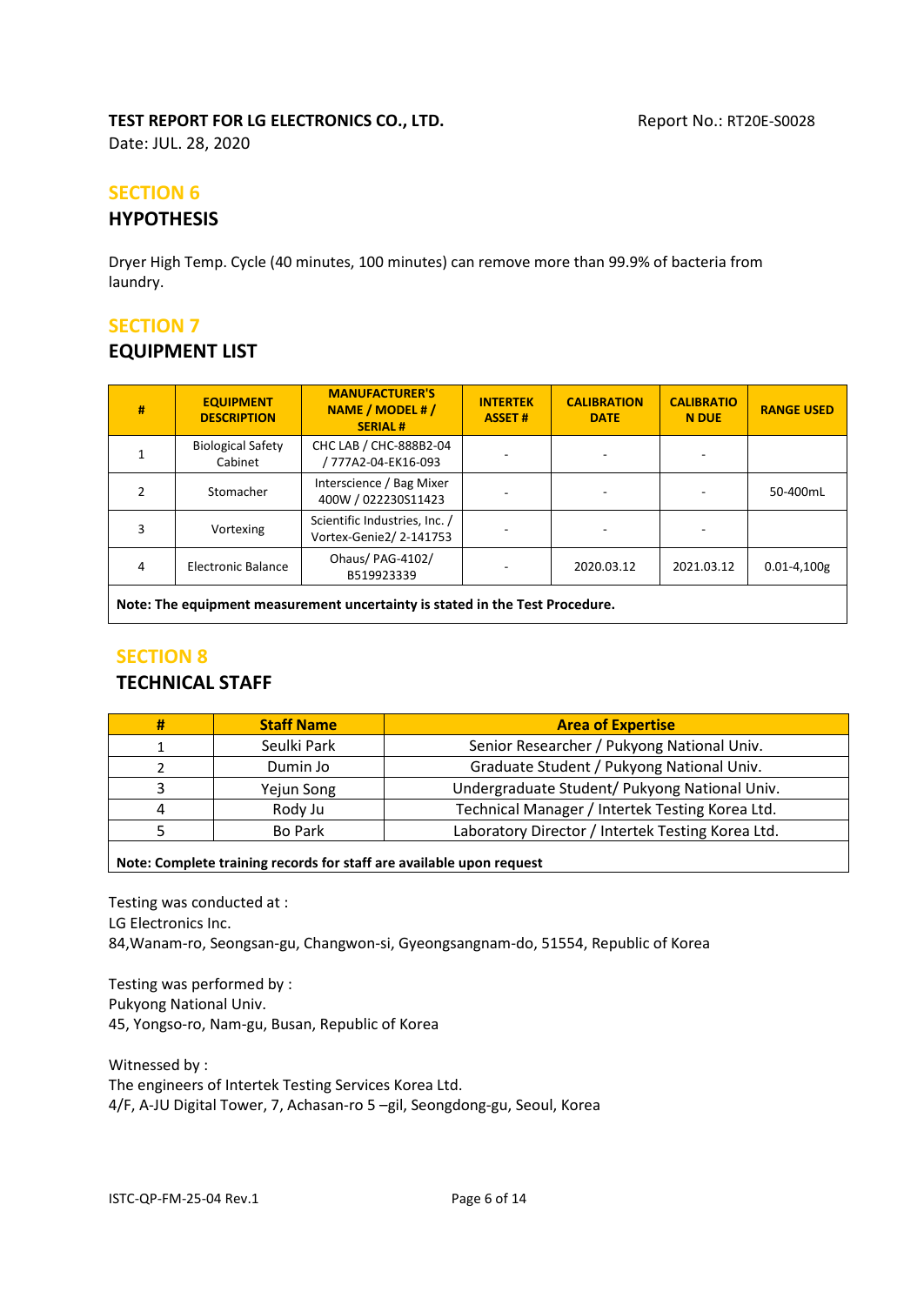Date: JUL. 28, 2020

## **SECTION 9 TEST PROCEDURE**

#### **9.1 Test Set up :**

| <b>Items</b>               |           | <b>Requirement</b>                         | <b>Condition</b> |  |
|----------------------------|-----------|--------------------------------------------|------------------|--|
|                            | Voltage   | 230 V                                      | 230 V            |  |
| <b>Electrical Supply</b>   | Frequency | 60 Hz                                      | 60 Hz            |  |
| <b>Ambient Temperature</b> |           | $(23 \pm 5)$ °C                            | $(23 \pm 5)$ °C  |  |
| Ambient humidity           |           | $(50 \pm 5)$ % R.H.<br>$(50 \pm 5)$ % R.H. |                  |  |
| Case 1                     |           | High Temp. Cycle 40 minute                 |                  |  |
| Case 2                     |           | High Temp. Cycle 100 minute                |                  |  |

#### **9.2 Test method**

- 9.2.1 Microorganisms
- 9.2.1.1 *Staphylococcus aureus* ATCC 6538
- 9.2.1.2 *Pseudomonas aeruginosa ATCC 9027*
- 9.2.1.3 *Escherichia coli ATCC 8739*
- 9.2.1.4 *Klebsiella pneumoniae ATCC 4352*
- 9.2.1.5 *Salmonella enteritidis KCCM 12021*

#### 9.2.2 Preparation of test

- 9.2.2.1 Test Load : IEC load, 3.75kg Towel is used for weight correction.
- 9.2.2.2 Preparation of test piece : IEC load, Positive control, Negative control, Test sample. Five types of bacteria were incubated in TSB at 35 to 37 ° C for 24 hours, and the inoculation concentrations of  $10^9 \text{~}10^{10}$  CFU / mL were prepared by inoculating 2 mL of positive control and test sample.
- 9.2.3 Test progress
- 9.2.3.1 Bone dry test load and all specimens are sterilized under conditions of 121 ℃ and 15 psi for 15 minutes.
- 9.2.3.2 Positive control Specimen bacteria 2mL Immediately after inoculation, measure the number of microorganism.
- 9.2.3.3 After inoculation of 2mL of test specimens, the test load and the IEC standard detergent are put into the washing machine together to carry out the test course.
- 9.2.3.4 Measure the number of microorganism in the test specimen.
- 9.2.3.5 After the test course is conducted, the test load and the negative specimen are introduced to proceed with the blowing course for 20 minutes.
- 9.2.3.6 Measure the number of microorganism a negative specimen.
- 9.2.4 Evaluated the data as below Calculation.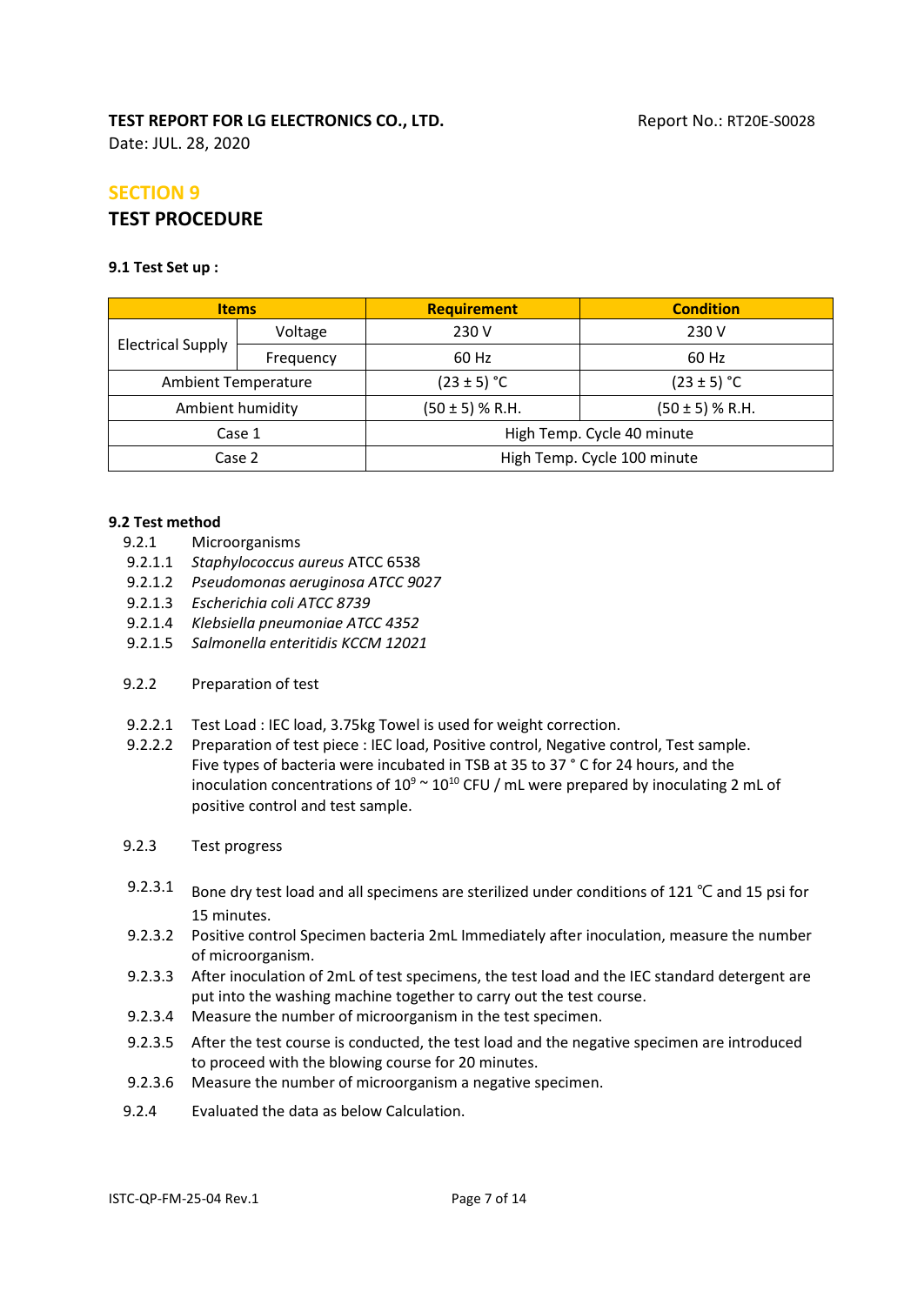Date: JUL. 28, 2020

Percent reduction =  $[(a-b)/a] \times 100$ 

*a : the microorganism number of before Hygiene course*

*b : the microorganism number of after Hygiene course*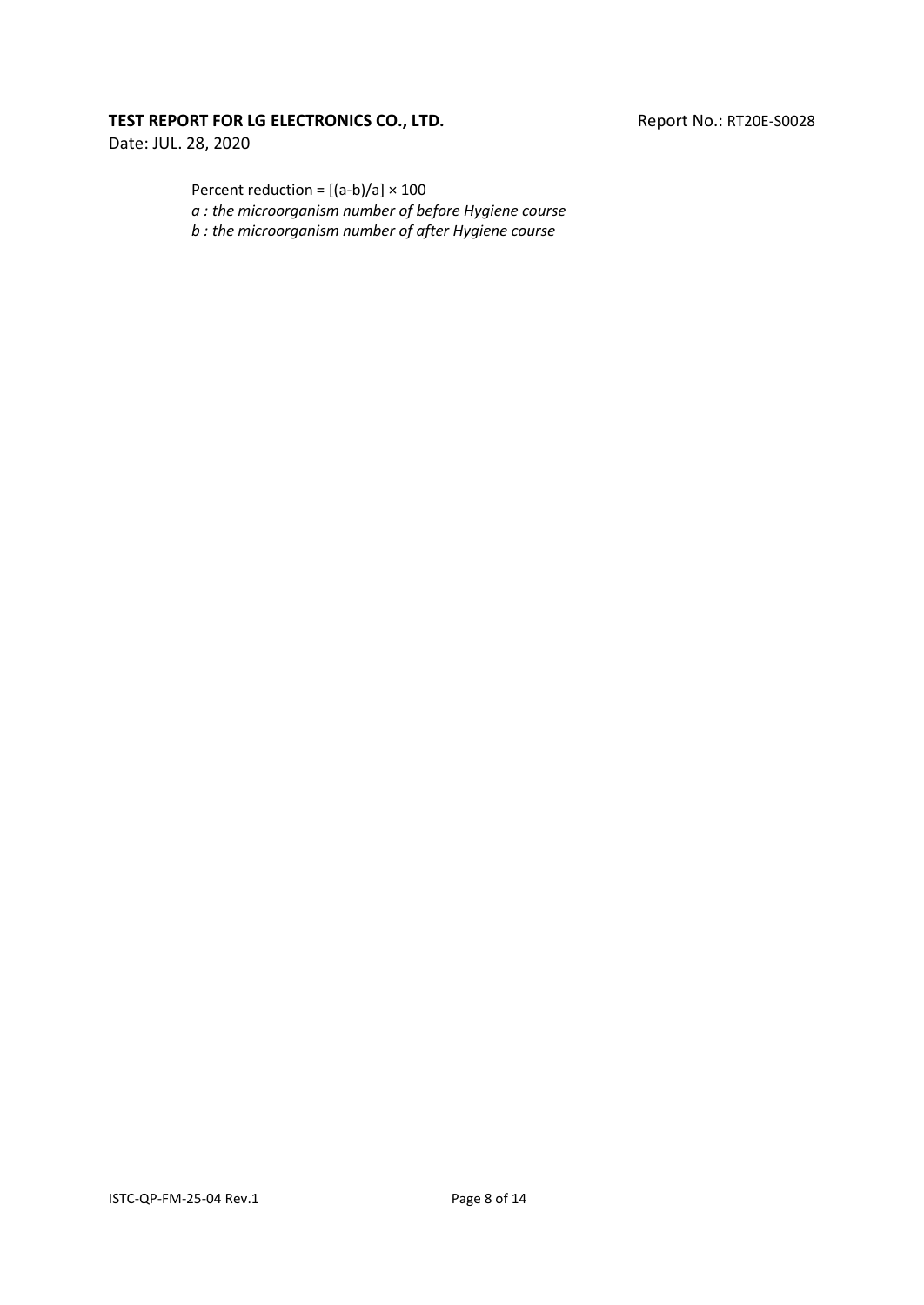Date: JUL. 28, 2020

#### **SECTION 10**

#### **TEST RESULT**

**<Case 1>**

#### **1.** *Staphylococcus aureus* **(Unit : CFU/ml)**

| 1. Stupnylococcus quieus<br>$($ UIII $\iota$ . Cru $\iota$ IIII $\iota$ |                     |                     |                     |                      |                     |                      |  |
|-------------------------------------------------------------------------|---------------------|---------------------|---------------------|----------------------|---------------------|----------------------|--|
|                                                                         | <b>Repeat #1</b>    |                     |                     | <b>Repeat #2</b>     |                     | <b>Repeat #3</b>     |  |
|                                                                         | <b>Result</b>       | <b>Average</b>      | <b>Result</b>       | <b>Average</b>       | <b>Result</b>       | <b>Average</b>       |  |
|                                                                         | $4.5 \times 10^{6}$ |                     | $5.8 \times 10^6$   |                      | $4.5 \times 10^{6}$ |                      |  |
| Positive<br>control                                                     | $4.1 \times 10^{6}$ | $4.2 \times 10^6$   | $7.3 \times 10^{6}$ | $6.37 \times 10^{6}$ | $3.9 \times 10^{6}$ | $4.0 \times 10^{6}$  |  |
|                                                                         | $4.0 \times 10^{6}$ |                     | $6.0 \times 10^{6}$ |                      | $3.6 \times 10^{6}$ |                      |  |
| Test 1                                                                  | $2.3 \times 10^3$   |                     | $4.0 \times 10^3$   |                      | $2.9 \times 10^{3}$ |                      |  |
| Test 2                                                                  | $2.4 \times 10^3$   | $2.9 \times 10^{3}$ | $3.0 \times 10^3$   | $3.6 \times 10^{3}$  | $3.8 \times 10^{3}$ | $3.17 \times 10^{3}$ |  |
| Test 3                                                                  | $3.0 \times 10^3$   |                     | $3.8 \times 10^{3}$ |                      | $2.8 \times 10^3$   |                      |  |
| Reduction<br>rate $(\%)$                                                | 99.93               |                     | 99.94               |                      | 99.92               |                      |  |

#### **2.** *Pseudomonas aeruginosa* **(Unit : CFU/ml)**

|                          | <b>Repeat #1</b>    |                      |                      | <b>Repeat #2</b>     |                     | <b>Repeat #3</b>     |  |
|--------------------------|---------------------|----------------------|----------------------|----------------------|---------------------|----------------------|--|
|                          | <b>Result</b>       | <b>Average</b>       | <b>Result</b>        | <b>Average</b>       | <b>Result</b>       | <b>Average</b>       |  |
|                          | $1.2 \times 10^{6}$ |                      | $1.63 \times 10^{6}$ |                      | $6.2 \times 10^{6}$ |                      |  |
| Positive<br>control      | $1.8 \times 10^{6}$ | $1.47 \times 10^{6}$ | $1.22 \times 10^6$   | $1.31 \times 10^{6}$ | $7.4 \times 10^6$   | $6.3 \times 10^{6}$  |  |
|                          | $1.4 \times 10^{6}$ |                      | $1.08 \times 10^{6}$ |                      | $5.3 \times 10^6$   |                      |  |
| Test 1                   | $1.0\times10^{0}$   |                      | $3.0 \times 10^{0}$  |                      | $1.0 \times 10^{0}$ |                      |  |
| Test 2                   | $1.0 \times 10^{0}$ | $1.0 \times 10^{0}$  | $0.0 \times 10^{0}$  | $2.0 \times 10^{0}$  | $0.0 \times 10^{0}$ | $0.33 \times 10^{0}$ |  |
| Test 3                   | $1.0\times10^{0}$   |                      | $3.0 \times 10^{0}$  |                      | $0.0 \times 10^{0}$ |                      |  |
| Reduction<br>rate $(\%)$ | 99.99               |                      | 99.99                |                      | 99.99               |                      |  |

| 3. Escherichia coli      |                     |                     |                     |                      |                     | (Unit: CFU/ml)       |
|--------------------------|---------------------|---------------------|---------------------|----------------------|---------------------|----------------------|
|                          | <b>Repeat #1</b>    |                     |                     | <b>Repeat #2</b>     |                     | <b>Repeat #3</b>     |
|                          | <b>Result</b>       | <b>Average</b>      | <b>Result</b>       | <b>Average</b>       | <b>Result</b>       | <b>Average</b>       |
|                          | $2.5 \times 10^6$   |                     | $5.3 \times 10^6$   |                      | $5.4 \times 10^6$   |                      |
| Positive<br>control      | $2.9 \times 10^{6}$ | $2.8 \times 10^{6}$ | $4.0 \times 10^{6}$ | $4.77 \times 10^6$   | $4.8 \times 10^{6}$ | $3.93 \times 10^{6}$ |
|                          | $2.8 \times 10^{6}$ |                     | $5.0 \times 10^6$   |                      | $1.6 \times 10^{6}$ |                      |
| Test 1                   | $8.5 \times 10^{1}$ |                     | $4.0 \times 10^{0}$ |                      | $1.6 \times 10^{1}$ |                      |
| Test 2                   | $9.9 \times 10^{1}$ | $9.2 \times 10^{1}$ | $2.0 \times 10^{0}$ | $2.67 \times 10^{0}$ | $1.1 \times 10^{1}$ | $1.33 \times 10^{1}$ |
| Test 3                   | $9.2 \times 10^{1}$ |                     | $2.0 \times 10^{0}$ |                      | $1.3 \times 10^{1}$ |                      |
| Reduction<br>rate $(\%)$ | 99.99               |                     | 99.99               |                      | 99.99               |                      |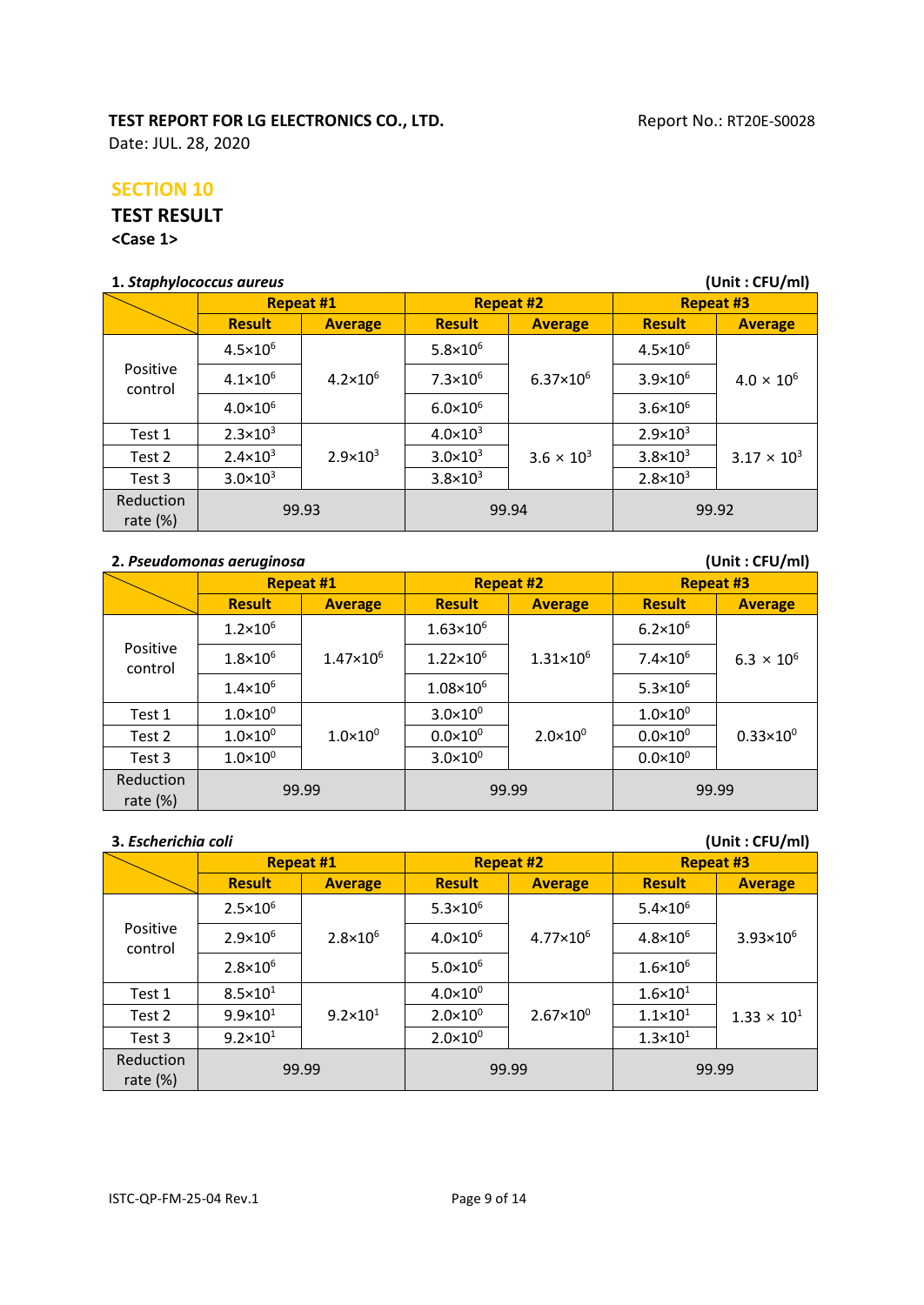Date: JUL. 28, 2020

| 4. Klebsiella pneumoniae |                     |                      |                     | (Unit: CFU/ml)       |                     |                      |  |
|--------------------------|---------------------|----------------------|---------------------|----------------------|---------------------|----------------------|--|
|                          |                     | <b>Repeat #1</b>     |                     | <b>Repeat #2</b>     |                     | <b>Repeat #3</b>     |  |
|                          | <b>Result</b>       | <b>Average</b>       | <b>Result</b>       | <b>Average</b>       | <b>Result</b>       | <b>Average</b>       |  |
|                          | $1.1 \times 10^{6}$ |                      | $1.9\times10^{6}$   |                      | $2.0 \times 10^{6}$ |                      |  |
| Positive<br>control      | $1.2 \times 10^{6}$ | $1.27 \times 10^{6}$ | $1.9 \times 10^{6}$ | $1.97 \times 10^{6}$ | $2.0 \times 10^{6}$ | $2.57 \times 10^{6}$ |  |
|                          | $1.5 \times 10^{6}$ |                      | $2.1 \times 10^{6}$ |                      | $3.7 \times 10^{6}$ |                      |  |
| Test 1                   | $4.4 \times 10^{1}$ |                      | $1.7 \times 10^{1}$ |                      | $6.0 \times 10^{0}$ |                      |  |
| Test 2                   | $2.8 \times 10^{1}$ | $3.2 \times 10^{1}$  | $1.1 \times 10^{1}$ | $1.77 \times 10^{1}$ | $1.1 \times 10^{1}$ | $7.67 \times 10^{0}$ |  |
| Test 3                   | $2.4 \times 10^{1}$ |                      | $2.5 \times 10^{1}$ |                      | $6.0 \times 10^{0}$ |                      |  |
| Reduction<br>rate $(\%)$ | 99.99               |                      | 99.99               |                      | 99.99               |                      |  |

| 5. Salmonella enteritidis |  |
|---------------------------|--|
|---------------------------|--|

**5.** *Salmonella enteritidis* **(Unit : CFU/ml)**

|                          | <b>Repeat #1</b>    |                      | <b>Repeat #2</b>    |                     | <b>Repeat #3</b>    |                      |
|--------------------------|---------------------|----------------------|---------------------|---------------------|---------------------|----------------------|
|                          | <b>Result</b>       | <b>Average</b>       | <b>Result</b>       | <b>Average</b>      | <b>Result</b>       | <b>Average</b>       |
|                          | $1.5 \times 10^{6}$ |                      | $3.3 \times 10^{6}$ |                     | $1.1 \times 10^{6}$ |                      |
| Positive<br>control      | $1.0 \times 10^{6}$ | $1.2 \times 10^{6}$  | $3.1 \times 10^{6}$ | $3.4 \times 10^{6}$ | $6.0 \times 10^{6}$ | $2.73 \times 10^{6}$ |
|                          | $1.1 \times 10^{6}$ |                      | $3.8 \times 10^{6}$ |                     | $1.1 \times 10^{6}$ |                      |
| Test 1                   | $1.1\times10^{1}$   |                      | $3.0 \times 10^{0}$ | $1.67\times10^{0}$  | $1.0 \times 10^{0}$ | $0.33 \times 10^{0}$ |
| Test 2                   | $8.0\times10^{0}$   | $8.67 \times 10^{0}$ | $2.0 \times 10^{0}$ |                     | $0.0 \times 10^{0}$ |                      |
| Test 3                   | $7.0\times10^{0}$   |                      | $0.5\times10^{0}$   |                     | $0.1 \times 10^{0}$ |                      |
| Reduction<br>rate $(\%)$ | 99.99               |                      | 99.99               |                     | 99.99               |                      |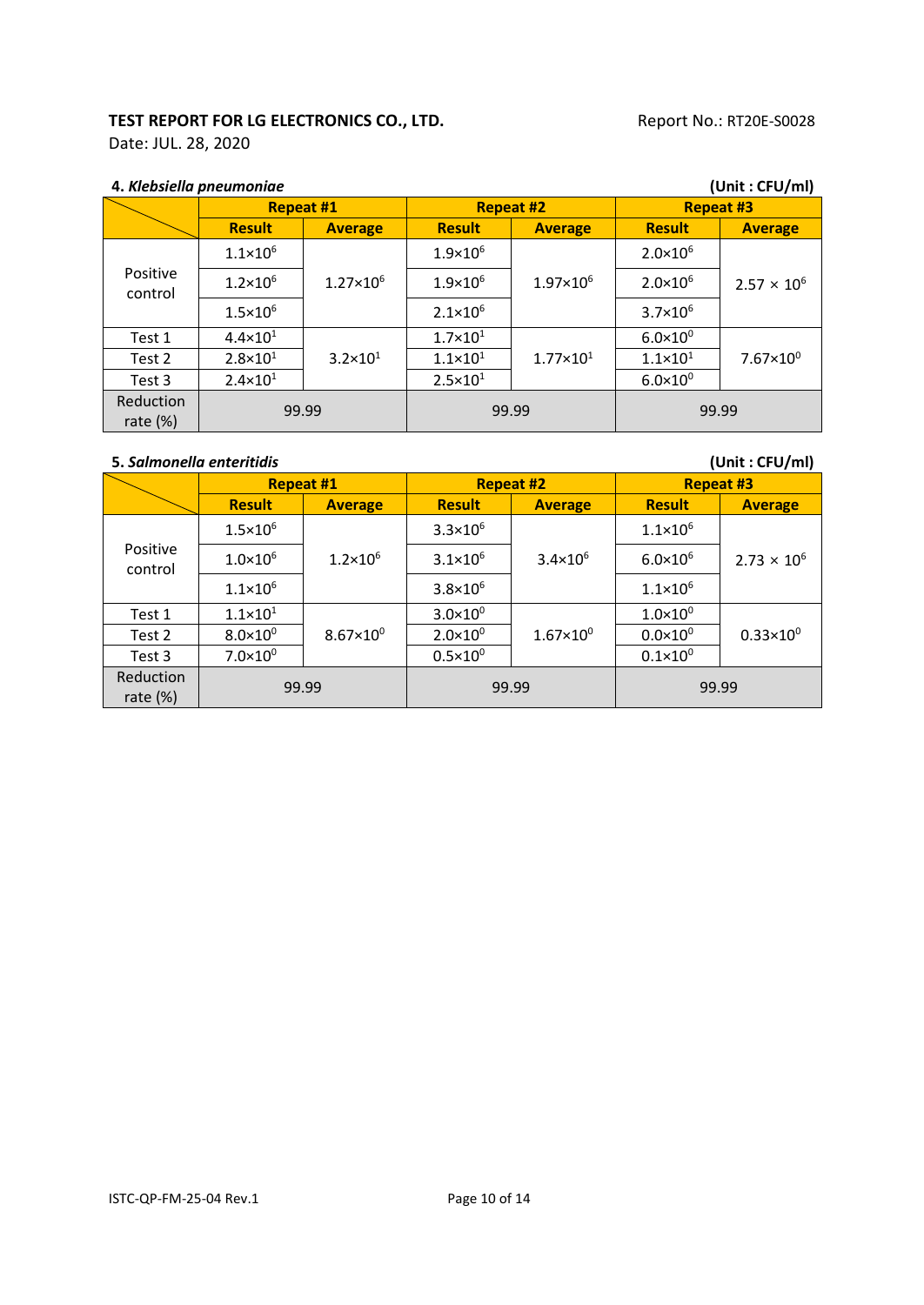Date: JUL. 28, 2020

#### **<Case 2>**

#### **1.** *Staphylococcus aureus* **(Unit : CFU/ml)**

|                          | <b>Repeat #1</b>     |                      | <b>Repeat #2</b>     |                      | <b>Repeat #3</b>     |                      |
|--------------------------|----------------------|----------------------|----------------------|----------------------|----------------------|----------------------|
|                          | <b>Result</b>        | <b>Average</b>       | <b>Result</b>        | <b>Average</b>       | <b>Result</b>        | <b>Average</b>       |
| Positive<br>control      | $4.5 \times 10^{6}$  | $4.2 \times 10^6$    | $5.8 \times 10^6$    | $6.37 \times 10^{6}$ | $4.5 \times 10^{6}$  | $4.0 \times 10^{6}$  |
|                          | $4.1 \times 10^{6}$  |                      | $7.3 \times 10^6$    |                      | $3.9 \times 10^{6}$  |                      |
|                          | $4.0 \times 10^{6}$  |                      | $6.0 \times 10^{6}$  |                      | $3.6 \times 10^{6}$  |                      |
| Test 1                   | $1.96 \times 10^{2}$ |                      | $9.00 \times 10^{1}$ | $1.35 \times 10^{2}$ | $2.60 \times 10^{1}$ | $4.60 \times 10^{1}$ |
| Test 2                   | $3.01 \times 10^{2}$ | $2.46 \times 10^{2}$ | $1.88 \times 10^{2}$ |                      | $6.80 \times 10^{1}$ |                      |
| Test 3                   | $2.40 \times 10^{2}$ |                      | $1.28 \times 10^{2}$ |                      | $4.40 \times 10^{1}$ |                      |
| Reduction<br>rate $(\%)$ | 99.99                |                      | 99.99                |                      | 99.99                |                      |

#### **2.** *Pseudomonas aeruginosa* **(Unit : CFU/ml)**

|                          | <b>Repeat #1</b>    |                      | <b>Repeat #2</b>     |                      | <b>Repeat #3</b>    |                      |
|--------------------------|---------------------|----------------------|----------------------|----------------------|---------------------|----------------------|
|                          | <b>Result</b>       | <b>Average</b>       | <b>Result</b>        | <b>Average</b>       | <b>Result</b>       | <b>Average</b>       |
|                          | $1.2 \times 10^{6}$ |                      | $1.63 \times 10^{6}$ |                      | $6.2 \times 10^{6}$ |                      |
| Positive<br>control      | $1.8 \times 10^{6}$ | $1.47 \times 10^{6}$ | $1.22 \times 10^6$   | $1.31 \times 10^{6}$ | $7.4 \times 10^6$   | $6.3 \times 10^{6}$  |
|                          | $1.4 \times 10^{6}$ |                      | $1.08 \times 10^{6}$ |                      | $5.3 \times 10^6$   |                      |
| Test 1                   | $0.0 \times 10^{0}$ |                      | $4.0 \times 10^{0}$  | $2.33 \times 10^{0}$ | $0.0 \times 10^{0}$ | $0.33 \times 10^{0}$ |
| Test 2                   | $0.0\times10^{0}$   | $0.0 \times 10^{0}$  | $3.0 \times 10^{0}$  |                      | $0.0 \times 10^{0}$ |                      |
| Test 3                   | $0.0 \times 10^{0}$ |                      | $0.0 \times 10^{0}$  |                      | $1.0 \times 10^{0}$ |                      |
| Reduction<br>rate $(\%)$ | 99.99               |                      | 99.99                |                      | 99.99               |                      |

**3.** *Escherichia coli* **(Unit : CFU/ml)**

|                          | <b>Repeat #1</b>    |                     | <b>Repeat #2</b>    |                      | <b>Repeat #3</b>    |                      |  |  |
|--------------------------|---------------------|---------------------|---------------------|----------------------|---------------------|----------------------|--|--|
|                          | <b>Result</b>       | <b>Average</b>      | <b>Result</b>       | <b>Average</b>       | <b>Result</b>       | <b>Average</b>       |  |  |
| Positive<br>control      | $2.5 \times 10^{6}$ |                     | $5.3 \times 10^6$   | $4.77 \times 10^{6}$ | $5.4 \times 10^6$   | $3.93 \times 10^{6}$ |  |  |
|                          | $2.9 \times 10^{6}$ | $2.8 \times 10^{6}$ | $4.0 \times 10^{6}$ |                      | $4.8 \times 10^{6}$ |                      |  |  |
|                          | $2.8 \times 10^{6}$ |                     | $5.0 \times 10^6$   |                      | $1.6 \times 10^{6}$ |                      |  |  |
| Test 1                   | $1.0 \times 10^{0}$ |                     | $2.0 \times 10^{0}$ | $4.33 \times 10^{0}$ | $1.0 \times 10^{0}$ | $1.33 \times 10^{0}$ |  |  |
| Test 2                   | $1.0\times10^{0}$   | $1.0 \times 10^{0}$ | $5.0 \times 10^{0}$ |                      | $1.0 \times 10^{0}$ |                      |  |  |
| Test 3                   | $1.0 \times 10^{0}$ |                     | $6.0 \times 10^{0}$ |                      | $2.0 \times 10^{0}$ |                      |  |  |
| Reduction<br>rate $(\%)$ | 99.99               |                     | 99.99               |                      | 99.99               |                      |  |  |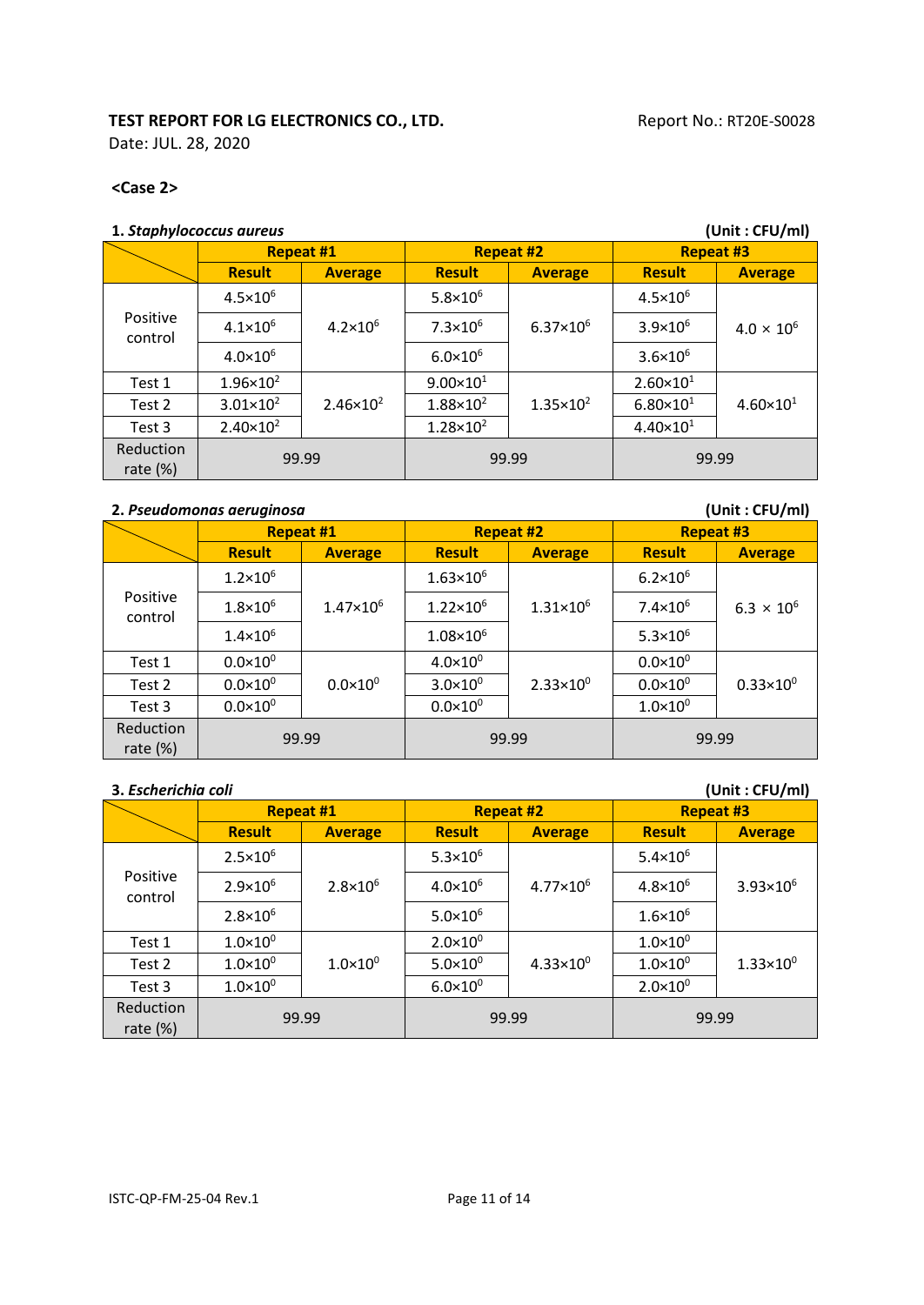Date: JUL. 28, 2020

| 4. Klebsiella pneumoniae        |                     | (Unit: CFU/ml)       |                     |                      |                     |                      |
|---------------------------------|---------------------|----------------------|---------------------|----------------------|---------------------|----------------------|
|                                 | <b>Repeat #1</b>    |                      | <b>Repeat #2</b>    |                      | <b>Repeat #3</b>    |                      |
|                                 | <b>Result</b>       | <b>Average</b>       | <b>Result</b>       | <b>Average</b>       | <b>Result</b>       | <b>Average</b>       |
| Positive<br>control             | $1.1 \times 10^{6}$ | $1.27 \times 10^{6}$ | $1.9 \times 10^{6}$ | $1.97\times10^{6}$   | $2.0 \times 10^{6}$ | $2.57 \times 10^{6}$ |
|                                 | $1.2 \times 10^{6}$ |                      | $1.9 \times 10^{6}$ |                      | $2.0 \times 10^{6}$ |                      |
|                                 | $1.5 \times 10^{6}$ |                      | $2.1 \times 10^{6}$ |                      | $3.7 \times 10^{6}$ |                      |
| Test 1                          | $0.0 \times 10^{0}$ |                      | $1.0 \times 10^{0}$ | $0.33 \times 10^{0}$ | $1.0\times10^{0}$   | $7.0 \times 10^{0}$  |
| Test 2                          | $2.0 \times 10^{0}$ | $1.0 \times 10^{0}$  | $0.0 \times 10^{0}$ |                      | $5.0 \times 10^{0}$ |                      |
| Test 3                          | $1.0\times10^{0}$   |                      | $0.0\times10^{0}$   |                      | $6.0 \times 10^{0}$ |                      |
| <b>Reduction</b><br>rate $(\%)$ | 99.99               |                      | 99.99               |                      | 99.99               |                      |

#### **5.** *Salmonella enteritidis* **(Unit : CFU/ml)**

| 3. Suillionenu ehteritiuis<br>(UIIIL . LFU/IIII) |                     |                      |                     |                      |                     |                      |
|--------------------------------------------------|---------------------|----------------------|---------------------|----------------------|---------------------|----------------------|
|                                                  | <b>Repeat #1</b>    |                      | <b>Repeat #2</b>    |                      | <b>Repeat #3</b>    |                      |
|                                                  | <b>Result</b>       | <b>Average</b>       | <b>Result</b>       | <b>Average</b>       | <b>Result</b>       | <b>Average</b>       |
| Positive<br>control                              | $1.5 \times 10^{6}$ | $1.2 \times 10^{6}$  | $3.3 \times 10^{6}$ | $3.4 \times 10^{6}$  | $1.1 \times 10^{6}$ | $2.73 \times 10^{6}$ |
|                                                  | $1.0\times10^6$     |                      | $3.1 \times 10^{6}$ |                      | $6.0 \times 10^{6}$ |                      |
|                                                  | $1.1\times10^6$     |                      | $3.8 \times 10^{6}$ |                      | $1.1 \times 10^{6}$ |                      |
| Test 1                                           | $0.0 \times 10^{0}$ |                      | $0.0 \times 10^{0}$ | $0.33 \times 10^{0}$ | $5.0 \times 10^{0}$ | $4.67 \times 10^{0}$ |
| Test 2                                           | $1.0\times10^{0}$   | $0.33 \times 10^{0}$ | $0.0 \times 10^{0}$ |                      | $3.0 \times 10^{0}$ |                      |
| Test 3                                           | $0.0 \times 10^{0}$ |                      | $1.0 \times 10^{0}$ |                      | $6.0 \times 10^{0}$ |                      |
| Reduction<br>rate $(\%)$                         | 99.99               |                      | 99.99               |                      | 99.99               |                      |

#### **SECTION 11**

#### **Conclusion**

Based on the data collected the Hypothesis is accepted:

Dryer High Temp. Cycle (40 minutes, 100 minutes) can remove more than 99.9% of *Pseudomonas aeruginosa, Escherichia coli, Klebsiella pneumoniae, Staphylococcus aureus* and *Salmonella enteritidis* from laundry.

- End –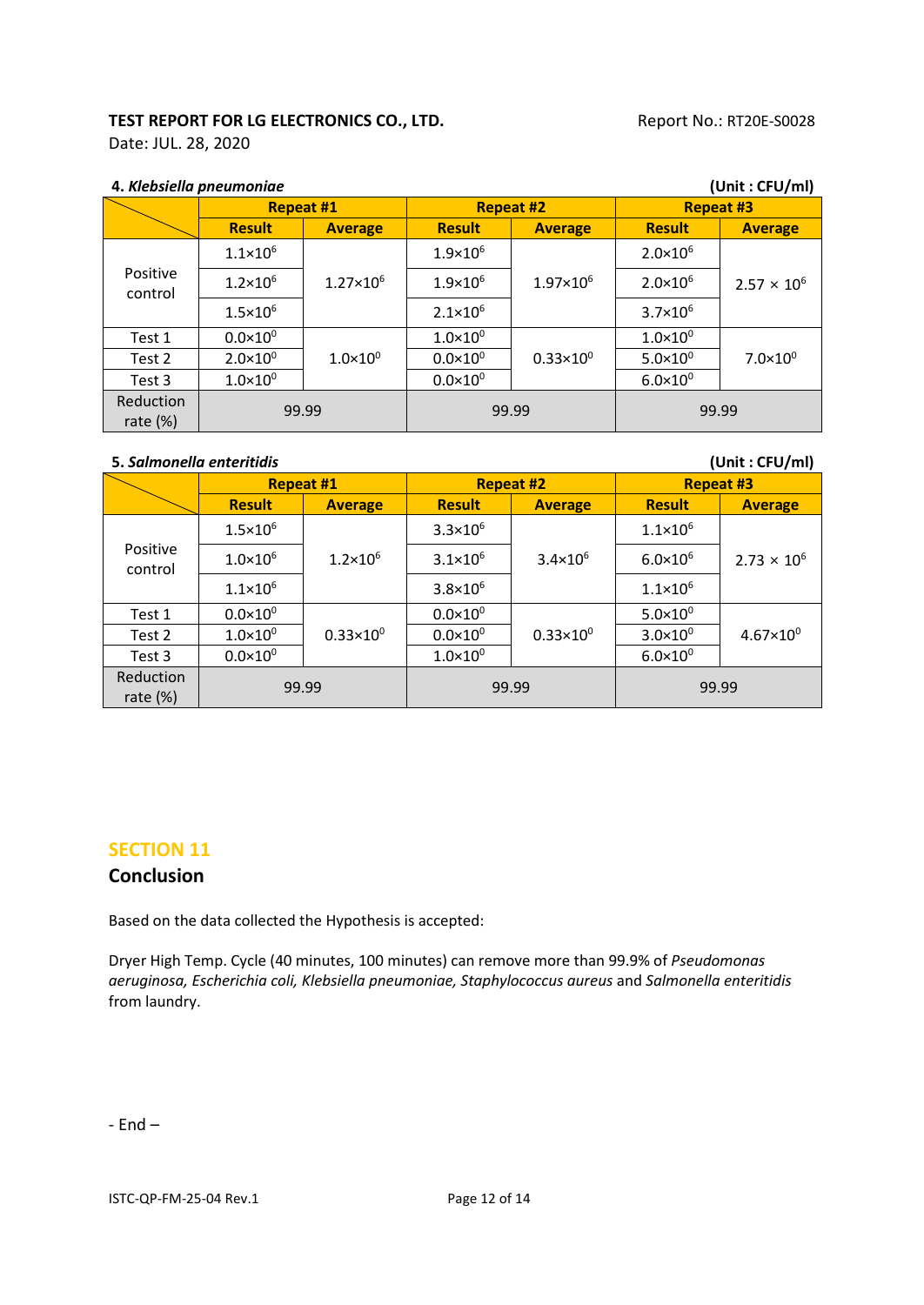Date: JUL. 28, 2020

#### **APPEXDIX I. PHOTOS OF SAMPLE**



<Front view>